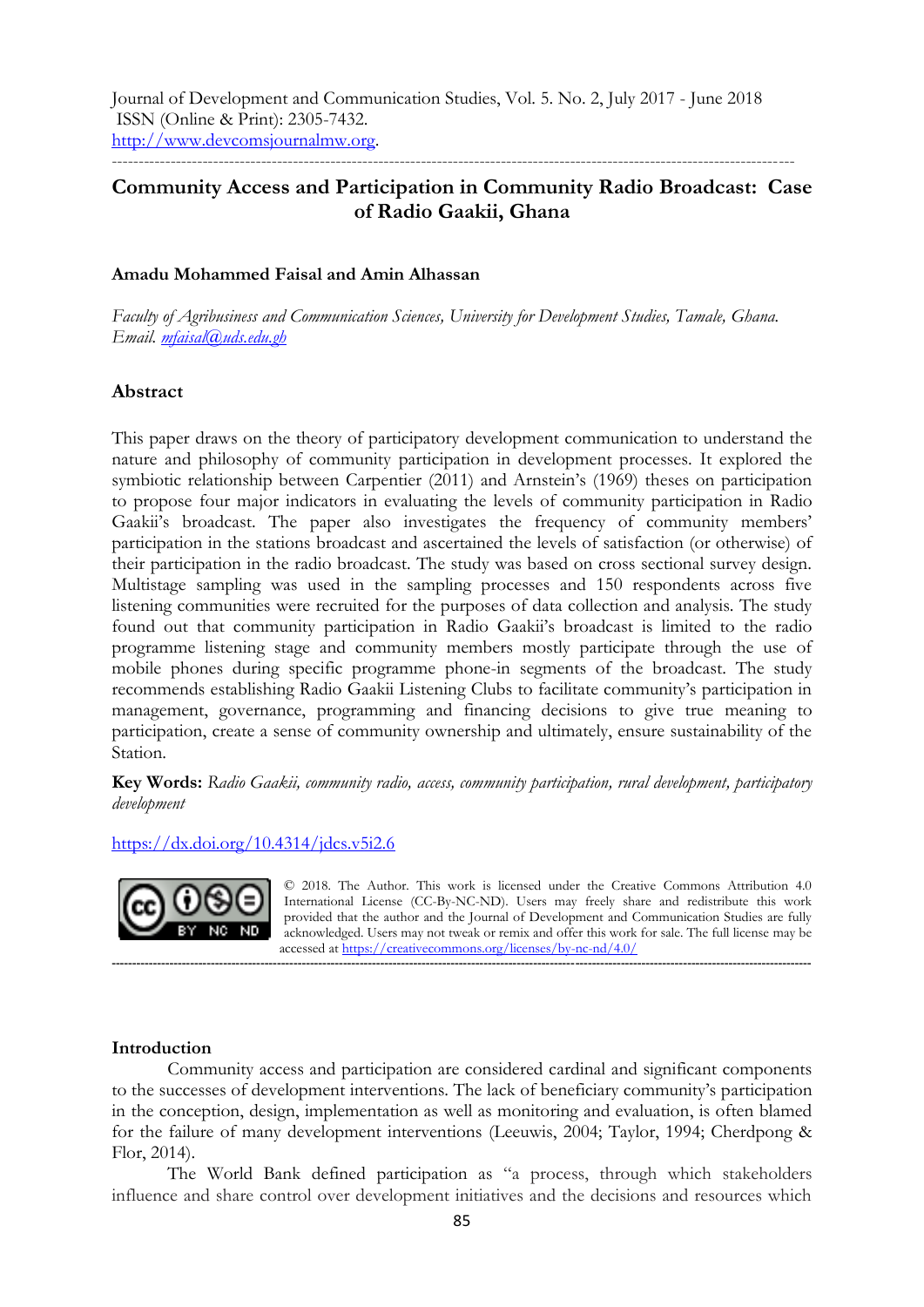affect them" (World Bank, 1996). UNESCO's conception of participation gives a sense of equity and sustainability. This is to say that community members are in a well-informed position to influence decisions that have an impact on their lives and to also exercise control and ownership in development interventions so as to ensure project sustainability.

Participatory communication is defined as *"that type of communication in which all the interlocutors are free and have equal access to the means to express their viewpoints, feelings and experiences"* (Bordenave, 1994: 43). This reinforces the view that ordinary people have long years of experience which, if utilized, can bring about meaningful development to them (Freire, 1983). Therefore, providing opportunities for ordinary people to participate in decision-making enables them to express their knowledge about how they view the world and interpret development. "Rather than view themselves as somehow deficient or lacking in their ability to effect social change, communities could, through participatory methods, reassert and reclaim their capacity to transform their daily lives" (Howley, 2010: 184).

The distinguished pioneering scholarship of Professor Nora Cruz Quebral gave birth to the concept of development communication in 1971. Therefore, the concept of participatory development communication is closely associated with the College of Development Communication University of the Philippines Los Banos. As a field of practice, the pioneering scholarships of Quebrals' students including Celeste Cadiz, Felix Librero, Antonio Moran, Alexander Flor, Pedro Bueno, Rex Navaro, and other researchers such as Celia R. Taylor, Guy Bessette, among others heightened discussions of PDC as a valid and necessary approach to development interventions. Participatory communication encourages the critical engagement of development intervention beneficiaries in their own development processes. PDC therefore advocates for the devolution of knowledge, authority and control of development initiatives hitherto considered the preserve of interventionist, to truly reflect the aspirations, desires, needs and thinking of beneficiaries (Cherdpong & Flor, 2014; Bordenave, 1994). Klees *et al.* (1986) asserts, "for advocates of grassroots development, participation has become the benchmark for measuring the effectiveness of grassroots processes" (cited in Tamminga, 1997: 94).

Participatory media projects are seen to "encourage individuals and groups to recognize their capacity to intervene in and redefine power relations within *(and sometimes beyond)* the local community" (Rodriguez, 2001 cited in Howley, 2010: 19). Participatory development projects such as Community Radio (CR) employ a participatory approach to decision making processes and enable the voiceless to define their own development paths through the identification and implementation of projects that are initiated by them (Mhagama, 2015). Rennie (2006: 134) sees participatory communication projects as *"often small-scale, seeing specific bottom-up solutions as being more effective than general macro policies"*. Tapping into local knowledge is viewed as a necessary course of action if a development project is to be successful. It is what makes participatory communication projects truly unique (Howley, 2010).

Participation "comes in a variety of forms" (Zakus & Lysack, 2011: 7) and as a result it has proved difficult to define and implement in development initiatives (Mhagama, 2015). It is for this reason that the term assumed various definitions by various scholars. Carpentier (2011) for instance, classified ordinary people's involvement *in* the media into two interrelated forms, participation *in* the media and participation *through* the media. The difference between the two is that "participation *in* the media deals with participation in the production of media output *(programme/content-related participation)* and in media organizational decision-making *(structural/managerial participation)*" (Carpentier, 2011: 68). On the other hand, "participation *through*  the media deals with the opportunities for mediated participation in public debate and for selfrepresentation in the variety of public spaces that characterize the social…."(Carpentier, 2011: 67).

Carpentier (2011) further distinguishes between minimalist and maximalist forms of participation. According to him, in the minimalist form of participation, "media professionals retain strong control over process and outcome, restricting participation to access and interaction, to the degree that one wonders whether the concept of participation is still appropriate" (Carpentier, 2011: 69). This notion of participation by Carpentier is similar in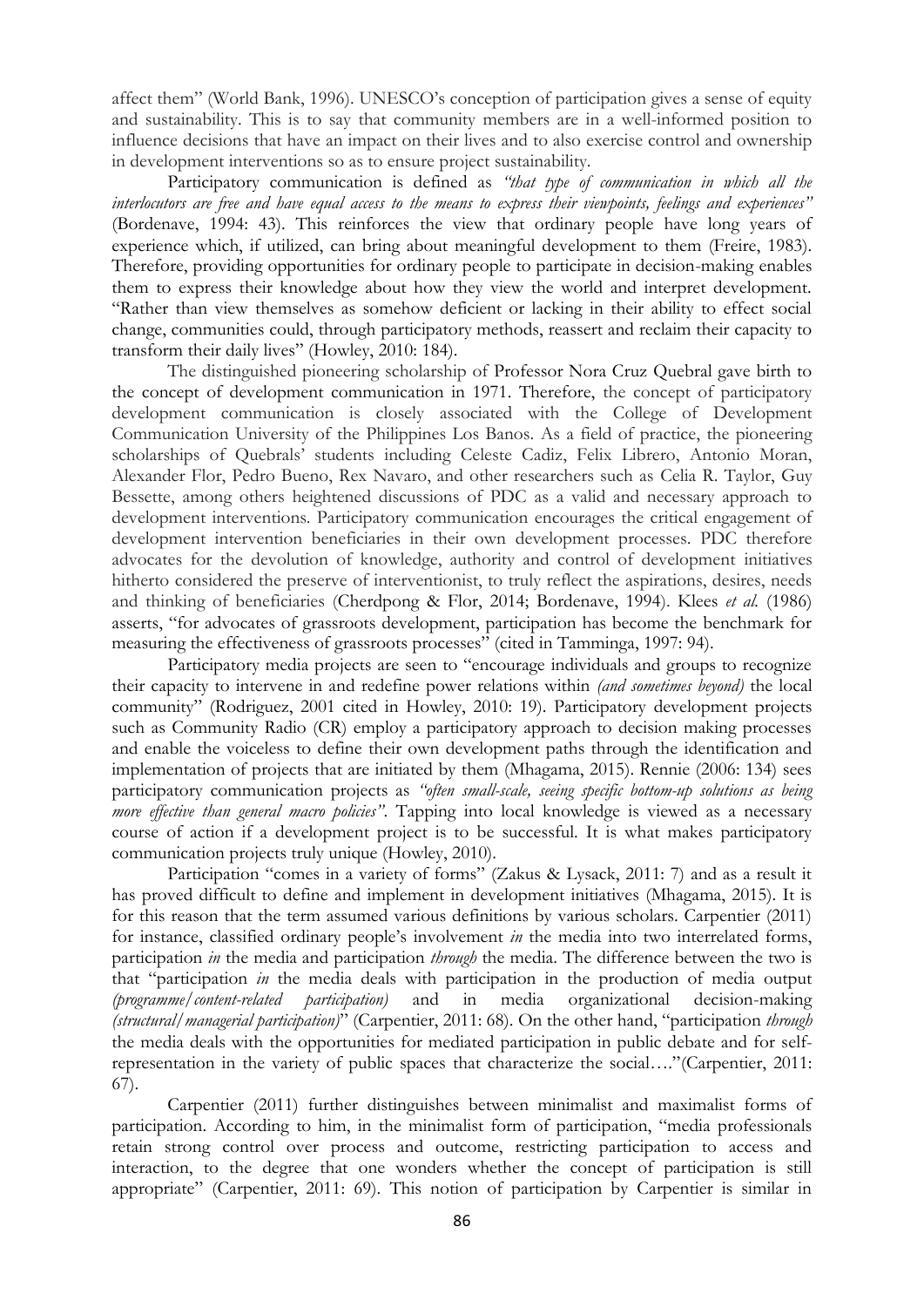character to Arnstein's 'manipulation' and 'therapy' stages of the ladder of participation. While beneficiaries of development interventions at this stage are seen taking part in discussions on interventions that impacts on them, the interventionists are actually not considering their opinion to the intervention. Participants are only made to feel they matter in the scheme of things that affect them but in reality, their concerns do not impact on the development intervention (Arnstein, 1969: 218). In Carpentier 'maximalist' form of participation however, "the consensusoriented models of democracy *(and participation)* emphasize the importance of dialogue and deliberation and focus on collective decision-making based on rational arguments in a public sphere" (Carpentier, 2011: 67-8). This is linked to Arnstein description of 'citizen power' where partnership, delegated power and citizen control are key stages in participatory decision-making processes. At these stages, decision-making power is redistributed through dialogue and participants tend to retain essential influence over development processes (Arnstein, 1969: 221- 223).

While acknowledging participation as a central force to CR programming, Community Radio Stations (CRS) will only achieve its developmental objectives if the programmes are well researched, produced and presented in the languages and in a manner that is comprehensible, with the listeners taking centre stage in the whole process of programming and broadcast (Jallov, 2012). In doing so, it can be claimed that the radio promotes knowledge sharing hence helping people to make informed choices on critical issues. For Jallov (2012), listeners become proud and grasp the message easily when local language is used. The programme-content of Community Radio Broadcast (CRB) addresses the people's felt needs and encompasses all key areas such as election issues, women affairs, conflict resolution, human rights and repulsive traditional beliefs. The programming team cut across all sectors of the local economy including farmers, local craftsmen, traditional and religious leaders, women groups, and youth leaders among host of others. All these are in control of content programming and broadcast. Alumuku (2006) notes that it is the provision of entertainment, education, the need to facilitate change, progress and improved living conditions that make CR a special medium for social transformation.

Participatory development demands that every effort be made to have everybody on board. Alumuku (2006; 98), in reference to Hochkheimer (1999), says that it is essential for the CR to identify willing participants in the society and sit down with them to determine how they can work, that is, "who speaks for whom". Since programmes are based on a problem that is determined by situational analysis, in situational analysis the beneficiaries are key players that are charged with the responsibility of identifying the development challenge and suggest remedies. In the production of programmes, conscientisation plays a significant role. Egargo (2008: 15-16), in reference to Heaney (1995), defines conscientisation as an "ongoing process by which a learner moves towards critical consciousness". This exercise makes the people to become aware of their own cultural identity.

There is a strong belief that CR, if well managed, can fill the void left by the national media *(both public and commercial)*. In his research into policy perspectives on CRB in Zambia, Banda (2003: 125) described CR as "a communicative tool that can be used to mobilize communities in support of development initiatives, either those started by the government, the international aid agencies, or the local Non-Governmental Organizations (NGO's)". Banda's view of CR presents it as a part of communication for development processes. Furthermore, "CRS have the potential to promote good governance, transparency and accountability and to have the capacity to mobilize the people to take ownership of the developmental destiny" (Lingela, 2008:126).

According to Egargo, CR operators declared in 1994 during AMARC conference in Slovenia "CR is the best tool to promote freedom of expression, freedom of information, freedom of formation of opinions and active participation of people in development activities". This declaration spelt out clearly the objectives which an ideal CR ought to achieve with particular emphasis on enabling the minority, disadvantaged, the marginalised and socially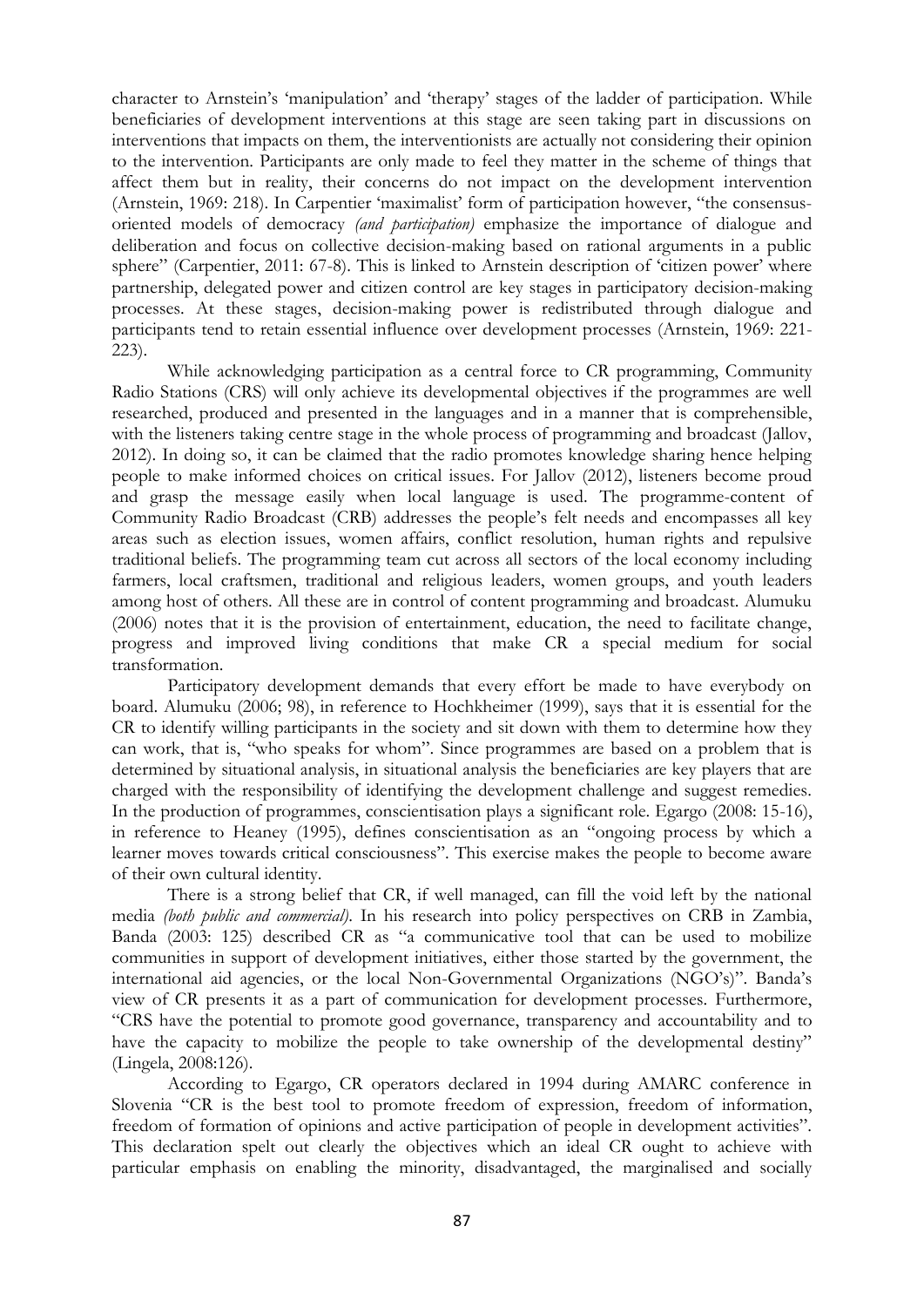excluded to get information and to participate actively in generating information (Egargo, 2008; 35-36).

CR by far exists to fill the void left by the one way, non-participatory communication media and to demystify mass media, making them more accessible to their audience. Egargo (2008), citing Moemeka (1981), observes that the departure of the dominant paradigm paved the way for a change in development strategy. The emphasis of the new strategy became rural broadcasting, which meant decentralisation of mass media and delegation of the responsibility of programme-production to the rural community members. In reference to Wilbur Schramm, Egargo (2008:40) adds that the local media were seen as better positioned to serve the indigenous people better.

CR is supposed to provide a 'voice for the voiceless', to make possible diversity of opinions and to stimulate people to begin to think critically in order to identify and provide solutions to their problems (Egargo, 2008 & Jallov, 2012). In order to perform these responsibilities successfully, the radio staff must understand the principles of CR; they have to be trained in community leadership and how to moderate discussions to extract valuable ideas from all participants (White & Chiliswa, 2012). Further, the staff ought to be trained on how to establish community-based organisations. There is the need to build in staff adequate skills needed to enhance participatory dialogue and debate on critical issues of concern to the larger community.

Rennie (2006) tend to suggest that a CR's impact on development is most felt when it is part of a development project. In as much as this thinking may be true, CR has the potential to promote development in the absence of a project given that communication and the transfer of information play a significant role in development processes (Servaes *et al.*, 2012; Lennie and Tacchi, 2013).

For Ghana, the earliest mention of the concept of CR was in 1995 when Radio Ada, Radio Progress and Radio Peace submitted applications for broadcast frequencies to the then Ghana Frequency Registration and Control Board (GFRCB). Following these applications, Radio Progress was the first of the three pioneer CRS in Ghana to commence broadcast on the 17<sup>th</sup> of February 1997 in Northern Ghana broadcasting in Dagaare. Subsequently, Radio Ada and Radio Peace commenced broadcast on 1<sup>st</sup> February 1998 and 1<sup>st</sup> September 1999 respectively. Radio Ada broadcast in Dangme while Radio Peace broadcast in Fanti. Following a seminar in September 1999 where the International Community Media Specialist schooled the three pioneers "On-Air" CRS in Ghana, the Ghana Community Radio Network (GCRN); an umbrella body of CRS in Ghana was successfully launched on 4<sup>th</sup> December 1999.

Based on the context it is used, particular CRS may emphasize the significance of certain characteristics, which others may not see as significant. CRS may prioritise the practical service they provide by enabling audience to access and transmit information among them without travelling from one place to another. A station whose broadcasts priority is an ethnic minority in a Cosmopolitan may choose to emphasize on its cultural role yet in other circumstances, a station could define itself primarily by its role of ensuring that vulnerable, marginalized and socially excluded members of the community are able to express their concerns, or promote transparency and expose corruption (Fraser & Estrada, 2001:20; and Girard, 2007:1).

The CRS is centered within its defined community and remains accountable to it. The station can serve particular communities of interest such as women, youth or linguistic and cultural minorities and its community could be geographic in nature (Girard, 2007:1). Often, the community own and exercise control over the station. In some instances, the legal owner is the community itself, often placed in the custody of a group that has supervisory role over the Station. In other instances, the original owner is an organisation without any profit motive, an cooperative of like minded individuals, a non-governmental agency or a government agency who administers the station in trust of the host community (Girard, 2007:1; and Fraser & Estrada, 2001:4).

In spite of the legal status of a CRS, its goals and organisational desires are carried out with functional inputs from interested parties within the host community. Members of the host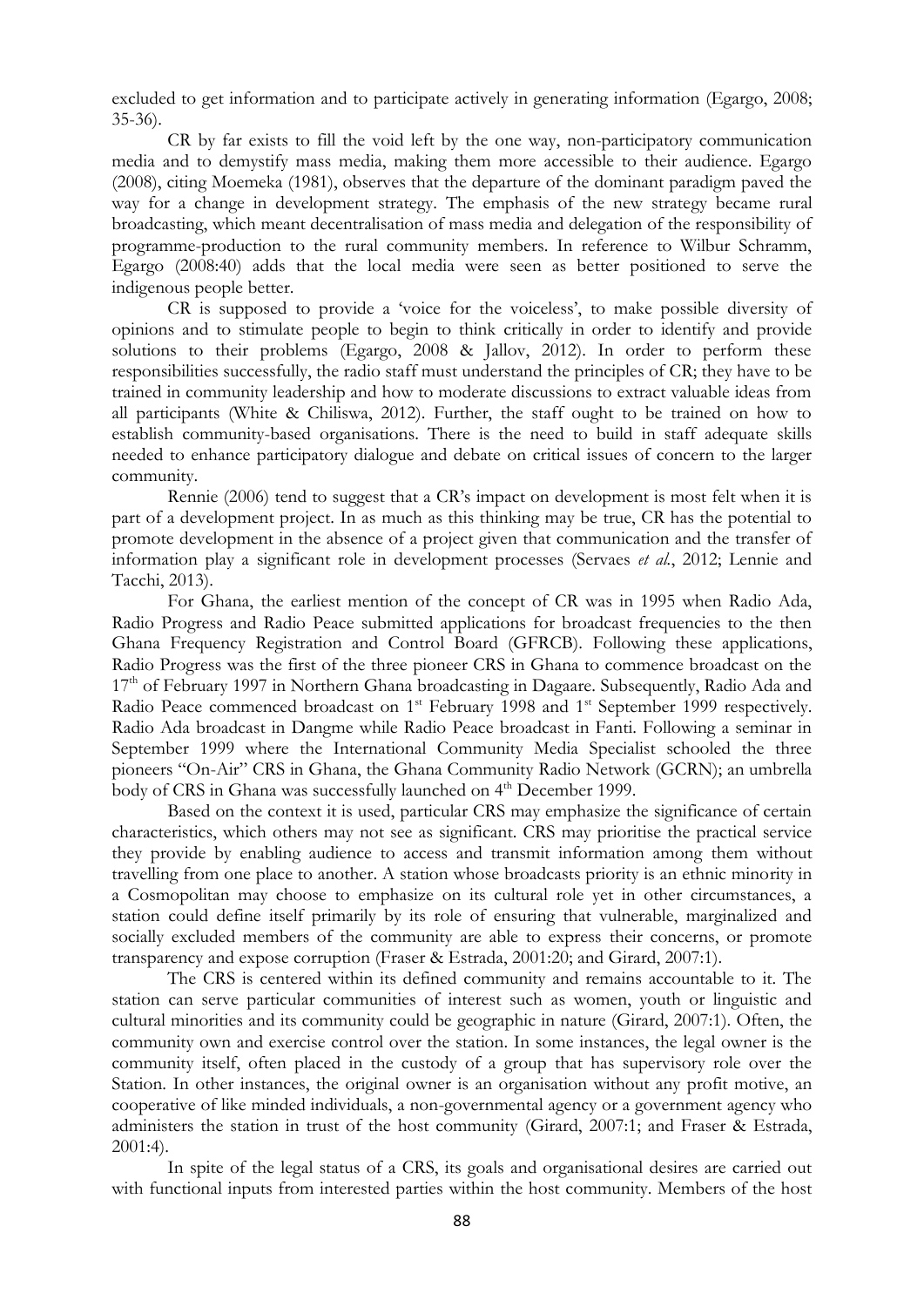community have a responsibility of ownership and are in the capacity to direct the focus of the stations to suit their wishes and community needs. The overall objective of a CRS is to champion the larger interest of their community of interest through their efficient and routine engagements in the station's management and program production processes. The programmes of a CRS are geared towards promoting community development and social empowerment of its audience (Fraser & Estrada, 2001:4; Girard, 2007:1; and Teer- Tomaselli & De Villiers, 1998:165). CRS primarily exist to provide support and propel community's development. They do this by adopting strategies that enlist members of the listening community at all levels of the stations' operations. Participation empowers the community members, acknowledges their contribution to the development process through radio and ensures that program content meets community needs (Wigston, 2001:430). Participation in programming can be assured with participatory production formats that motivate and support programme production by interested parties from within the community. This can further be encouraged by organising community fora, and supporting community members to democratically express their opinion on matters brought up for discussions on radio/ at radio fora (Fraser & Estrada, 2001:20; and Teer Tomaselli & De Villiers, 1998:165).

Therefore, this paper sets out to examine the levels at, and forms by which community members participate in radio Gaakii's broadcast. Again, the paper investigates the frequency of community members' participation in the stations broadcast and to ascertains the levels of satisfaction (or otherwise) of their participation in the radio broadcast.

## **Defining the "Community" in Community Radio Broadcast**

According to Mtimde *et al*. (1998: 12), "the term, 'community' can either be defined as: a geographically based group of persons and/or a social group or sector of the public who have common or specific interests". In Ghana, the National Communications Authority's (NCA) guidelines for the operation of CR (2007), defines a community as having the following characteristics:

> *"A community must be identified with specific geographical area; the community must have something of central importance to their culture and possess a sense of continuity and traditional values and the community must have some concrete social structure to interact and identify with each other on all aspects of social, cultural and economic needs".*

Members of the community usually own CR. This implies that the community members, who are usually motivated by community consciousness and willingness to pool resources, agree that they want their own radio station in order to advance their community interests. In this case "the facilities of a CR are almost invariably owned by the community through a trust, foundation, cooperative or some similar vehicle" (Fraser and Estrada, 2001: 17).

For Ghana's National Communications Authority (2007), *"the basic objective of the CRS shall be to serve the cause of the community in the service area of the authorization by involving members of the community in the broadcast of their programmes*". For this research purpose, community would mean people living in the *coverage zone* of the broadcasting service of the applicant organization.

#### **Participatory Development Communication (PDC) Theory**

Mowlana reveals that the African school of development communication emerged out of the continent's post-colonial and communist movements in the late 1960s and early 1970s. He observed that while development communication in Anglophone Africa involved the use of radio and theatre for community education, adult literacy, health and agricultural education, radio was being developed as a means of promoting rural development in Francophone Africa, with sponsorship from the Bretton Woods institutions (Mowlana, 1985). Whilst the continuous research, publications and advocacies of development and literary scholars such as Christopher Kamlongera, Jean-Pierre Ilboudo, Penina Muhando Mlama, Mapopa Mtonga, Derek Mulenga,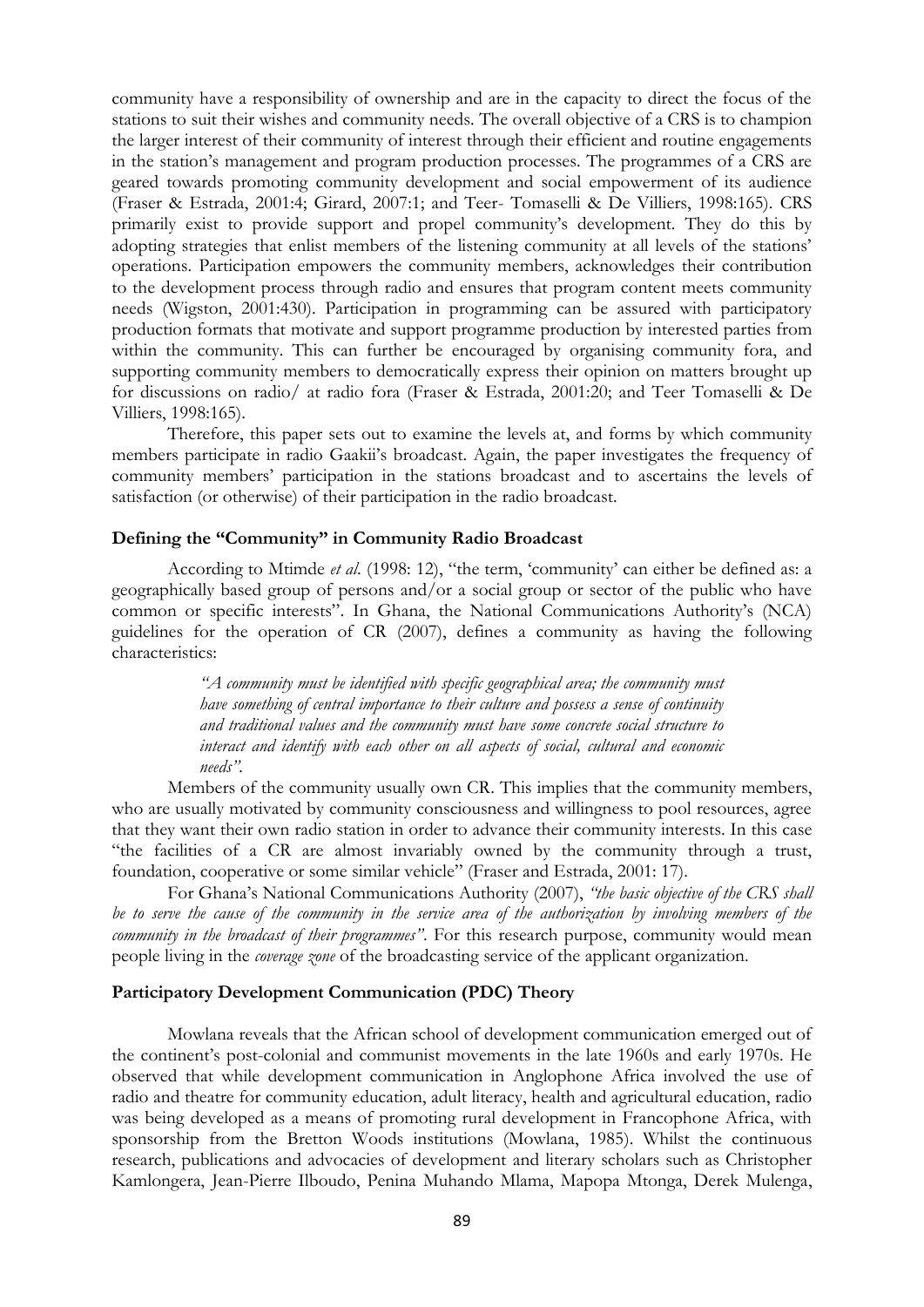Zakes Mda, Guy Bessette, Celeste Cadiz, Felix Librero, Antonio Moran, Alexander Flor, Pedro Bueno, Rex Navaro, among others shaped the discourse on PDC in development circles (*See for example:* Quebral, 2012; Bessette & Rajasundrum, 1996; Bessette, 2004; Cadiz, 2005; Librero, 2004), it is significant to acknowledge the pioneering scholarly works of Prof. Nora Cruz Quebral that marked the beginning of the concept of development communication in the Philippines in 1971 during a symposium in honour of Dr. Dioscoro L. Umani of the University of the Philippines College of Agriculture (Mowlana, 1985; Quebral, 2011).

At the International Conference on Popular Participation in the Recovery and Development Process in Africa in 1990 at Arusha in the United Republic of Tanzania, the mainstreaming advocacy of participation in development initiatives was given a major boost following the adoption of the African Charter for Popular Participation in Development and Transformation (ACPPDT). The charter among other things affirmed the critical need to recognize the role of people's participation in Africa's economic and social recovery processes and development efforts.

The lack of grassroots participation in development communication is blamed for the failure of most development projects. It was therefore imperative for participatory theorists to redefine development communication. One such definition is that communication is "the systematic utilization of communication channels and techniques to increase people's participation in development and to inform, motivate, and train rural populations mainly at the grassroots" (Waisbord, 2000: 17), hence participatory development. PDC paradigm has been defined as "need-oriented, endogenous, self-reliant, ecologically sound and based on participatory democracy and structural transformations" (Servaes, 1996: 32). The key words in this definition by Servaes are *'participatory democracy'* and *'endogenous'*. PDC theory focuses on community access and participation in development projects.

The paradigm sees access as "the use of media for public service" (Servaes, 1996: 79), and participation as a process of empowering the people to participate in identifying the problem and designing a development programme (Melkote, 1991: 237). In this regard, individuals are active participants in development programmes, projects and processes; they contribute ideas, take initiatives, articulate their needs and problems and assert their autonomy (Ascroft and Masilela, 1989 in Melkote 1991: 237-239). Thus participation requires a higher level of people's involvement in the communication systems especially the media. People have to be involved in the production process, management, and planning of the communication systems. "In this case, the public exercises the power of decision-making within communication enterprises and is also fully involved in the formulation of communication policies and plans" (Servaes, 1996: 79).

The PDC theory pontificates people's involvement in decision-making about issues impacting their lives - a process capable of addressing specific needs and priorities relevant to people and at the same time assisting in their empowerment. Promoting the sustainable and systematic use of communication in the development process helps to ensure people's participation at all levels.

The concept of participatory development according to Okunna (1995: 618) dates back to the 1930s. For him, PDC works on the premise that participation is central to any effective use of communication in the development process, since "it is through participation that sustainable social changes can be achieved". Participatory development itself is the involvement of beneficiary communities in taking decisions that affect their lives. Participation requires that beneficiaries express their views and take suggestions and requests that can be integrated into development policies, programmes and projects (Okunna, 1995).

Paolo Freire is perhaps the most renowned scholar whose critical pedagogy espoused in his book "the pedagogy of the oppressed" became relevant to the concept of PDC. Thomas (1993) thinks Freire's notion of education and his leaning toward participation are based on the conception that the historical vocation of human beings is to be free from the shackles of material and psychological oppression. Freire indeed advocated for beneficiaries of development projects to be involved in the entire process of planning and executing such projects. This call is reflected in Freire's (1970) argument that all individuals have the capacity for reflecting, abstract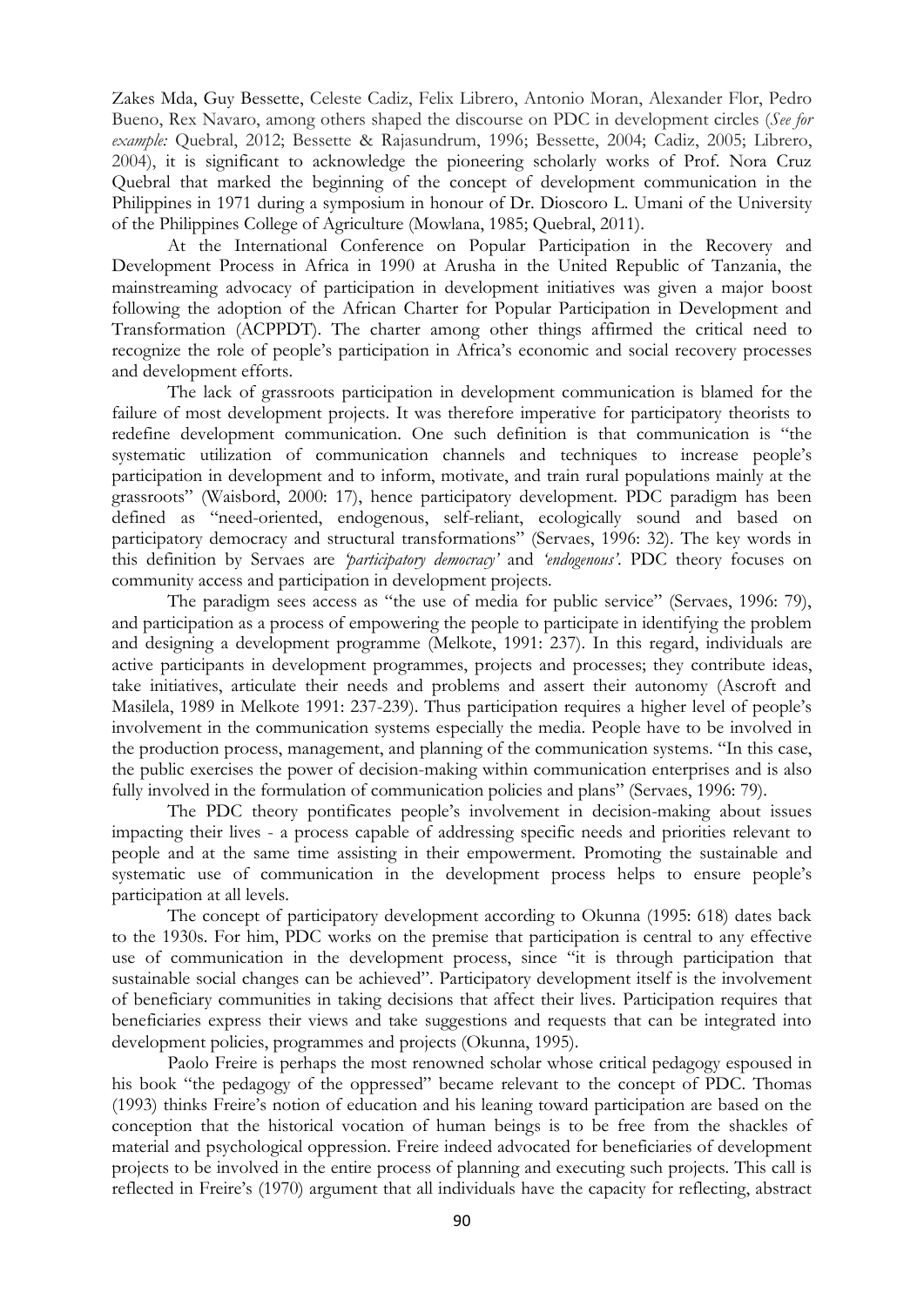thinking, conceptualizing, taking decisions, choosing alternatives and planning social change. Thomas (1993: 51) quotes Freire as explaining that "authentic participation leads to a freeing, emancipatory experience resulting in actual liberation". Freire disapproved of the kind of educational system, which is based on the premise that knowledge is a finished product, rather than something to be discovered in a dialogue encounter (Ansu-Kyeremeh, 1997, Thomas, 1993). Friere contends that when knowledge is modeled on exogenous fashion and imposed on poor communities, it does not benefit the recipients (Ansu-Kyeremeh, 1997).

Soola (1995: 28) asserts that the micro and communal nature of community participation in the development process require a shift from the big to small and participatory community media. Soola continue to point out that communication at this level moves from uni-directional or unilineal flow of information to a more dynamic, progressively transitional and experience sharing process where one cannot distinguish between "superior or active, super-thinker sender" and "subordinate passive-ignorant receiver" of information (Soola, 1995: 29).

For Okunna (1995), the participatory nature of interpersonal and group media gives rural people an active and important role in their own development. One such medium over the years that encourages peoples' participation and provides the platform for engagement in development planning processes among rural folks is CRB service.

#### **Research Methodology**

This research adopted the cross-sectional survey design in its approach. Multistage sampling technique was used in the sampling process. Specifically, simple random sampling technique was used to sample one district (thus- Saboba District) from a sampling frame of 7 Districts playing host to 8 "on-air" CRS in the Northern region of Ghana as at the time of this study. The method was repeated in selecting 5 listening communities from which the 150 respondents were selected out of a sampling frame of 20 clustered-communities in the Saboba District.

Purposive sampling was then applied in sampling Radio Gaakii out of the two CRS in Saboba because it has a regular broadcast schedule and also because its coverage extends to almost all the districts of the Northeastern corridor of Ghana where more than half of the regions' population resides. Again, this technique was used in recruiting the Programs Director and Station Coordinator of Radio Gaakii as key informants for this study.

Accidental sampling technique was deployed in the selection of 150 individual respondents from the sampled listening communities for the survey. Semi-structured questionnaires and interview schedules were the two main tools used in collecting primary data for the purposes of analysis.

#### **Findings and Discussions**

## **Socio-demographic Data**

■ Age and Sex Distribution of Respondents

#### **Table 1:** Cross-tabulation of respondents' age range and sex distribution

| Age Range of | Sex of Respondent |      | Total |
|--------------|-------------------|------|-------|
| Respondent   |                   |      |       |
|              | Female            | Male |       |
| 18-24        | 15                | 8    | 23    |
| 25-29        | 8                 | 16   | 24    |
| $30 - 34$    | 5                 | 13   | 18    |
| 35-39        |                   | 0    | 12    |
| $40 - 44$    | 8                 | 5    | 13    |
| 45-49        |                   |      | 18    |
| $50 - 54$    |                   | O    | 13    |
| $55+$        |                   |      | 29    |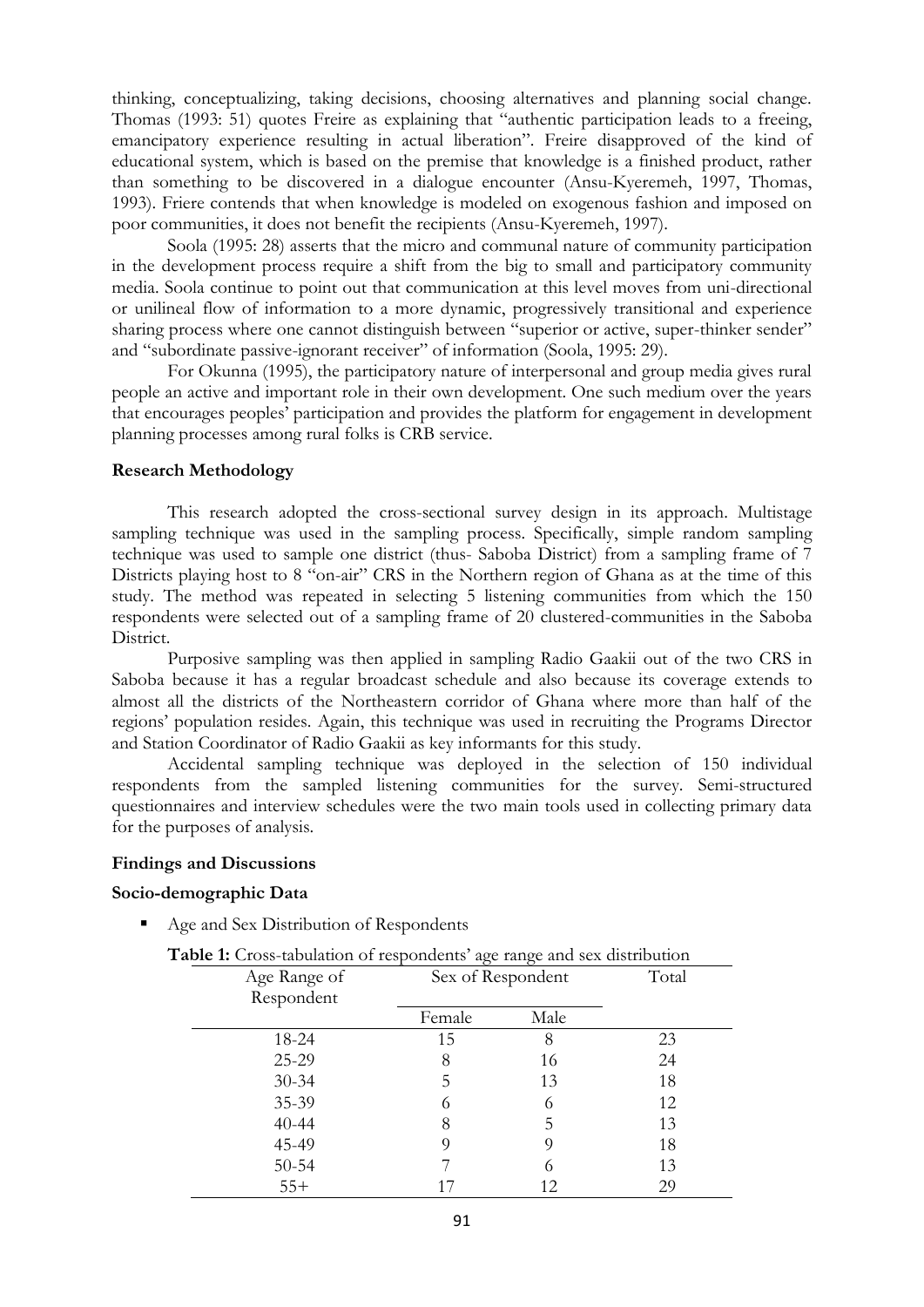| $  -$ |  |  |
|-------|--|--|
|       |  |  |

#### **Source:** *Field Data*

The table above presents the age and sex distribution of respondents. Of the 75 female respondents, the minority age range was found to between 30-34 years who constitute 7 percent while the majority age range was respondents aged  $55+$  constitute 23 percent. For the 75 male respondents, the minority age range between 40-44 years constituted 7 percent whilst the majority age range was found to be respondent's age 25-29 years constituting 21 percent. Overall, the minority age-range respondents was 35-39 years who constitute 8 percent while the majority age range respondents was 55<sup>+</sup> constituting 19 percent of the 150 sampled respondents.

**Educational Status of Respondents** 

| Highest Level of Education | Frequency | Percentage |
|----------------------------|-----------|------------|
| No Formal Education        | 61        | 41         |
| Primary                    | 14        |            |
| Junior High School         | 12        | 8          |
| Senior High School         | 26        |            |
| Post-Secondary             | 15        | 10         |
| Tertiary                   | 22        | 15         |
| Total                      | 150       | 100.0      |

| Table 2: |  | Educational background of respondents' |
|----------|--|----------------------------------------|
|----------|--|----------------------------------------|

**Source:** *Field Data* 

The table above presents data from an investigation into the educational backgrounds of respondents. The data revealed that, 41 percent of the 150 respondents in this study had no formal education while 8 percent schooled up to the Junior High School level. Also, 9 percent of respondents disclosed they schooled up to primary level with 17 percent completing Senior High School. The results further indicate 10 percent and 15 percent of the 150 respondents schooling up to Post-Secondary and Tertiary levels respectively.

This statistic supports the 2010 Population and Housing Census (PHC) in Ghana, which reveals that about 64 percent of the people in Saboba had no formal education. This is also not very different from the overall educational background of the people of the Northern region as per the 2010 census. The low literacy rate is also akin or associated to rural communities of the country. In planning rural development projects therefore, it is critical to consider the educational backgrounds of beneficiary communities. This does not only facilitate acceptance and utilization of such facilities and projects but also enhances support and promote sustainability of such projects and programmes. In carrying out programmes in rural communities therefore, it is important to use channels that can reach the uneducated and mostly marginalized and socially excluded.

**Ethnic Background of Respondents** 

Figure 1: Bar Graph showing the ethnic background of respondents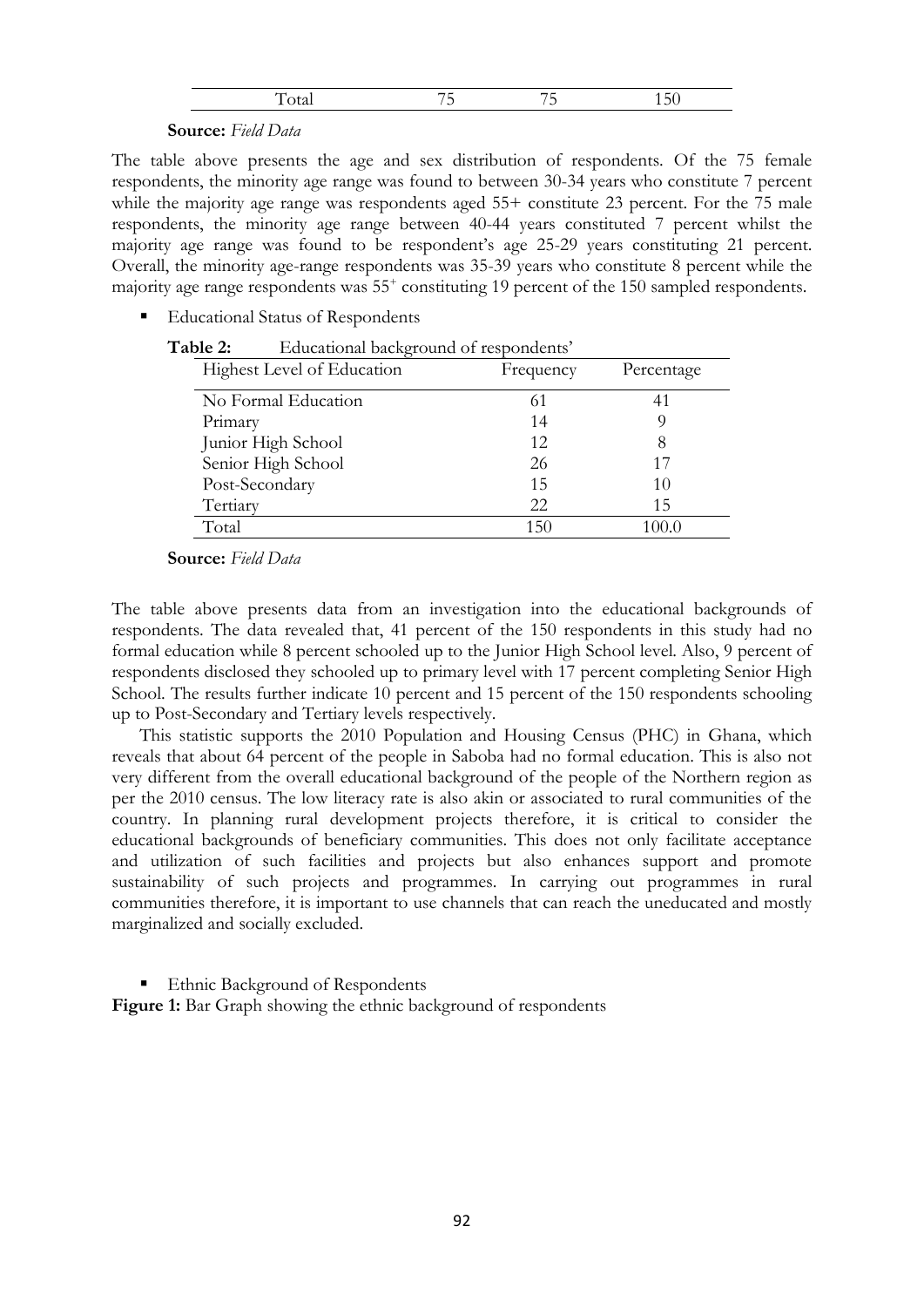

**Source:** *Field Data* 

Language is considered a key component of CRB. Broadcast contents of CRS are mostly modeled around the languages spoken by the community in order to foster greater understanding and active community participation. Language in CRB is also a way of promoting the cultural identity of the community it serve and as well give a sense of belonging to members of the listening community. Although the study community is a predominant Konkomba community, sample respondents were representative of ethnic groups that reside in the district. From the figure above, Konkombas constitute 39 percent of sampled respondents while Dagombas make-up 30 percent of respondents. All other minority ethnic groups *(Mossi, Mamprusi, Chokosi, Hausa, Ewe, Fulani and Yoruba)* that reside in the district constitute 20 percent of respondents with Gonjas forming 11 percent of the 150 respondents in this study. This distribution is also reflective of the ethnic groups that live in Ghana's Northeastern corridor.

## **Levels and Forms of Community Participation in Community Radio Broadcast**

There appears to be a symbiotic relationship between Carpentiers' classifications of people's engagement with the media and Sherry Arnstein's proposition of citizen participation. Using a ladder to illustrate the nature of power structure and how they interact in society, Arnstein's (1969) argues that citizen participation follows a continuum with non-participation at the bottom of the ladder and citizen power at the very top of the ladder. In between the two ends however, is token participation. Each stage on the ladder is further categorised into various levels of participation. For example, the non-participation stage is characterized by manipulation and therapy. Arnstein argue that there is no participation at this stage and the levels ascribe are aimed at enabling "power holders to **'educate'** or **'cure'** the participants" (Arnstein, 1969: 127). Also, at the stage she described as Tokenism that involves informing, consultation and placation, she asserts that people's views are sought at that stage but they are not involved in making final decisions. At the 'Citizen power' stage that features partnership, delegated power and citizen control, it is regarded the highest level of participation where the community is accorded the rights of stakeholders by assuming full ownership and control over decision-making processes in development initiatives (Arnstein, 1969).

Based on the symbiotic relationship between Carpentier (2011) and Arnstein's (1969) theses therefore, this paper proposes to evaluate the levels of community participation in community radio using four indicators as follows:

**i. Programme Design Stage** – At this stage, respondent should be involve in deciding the kind of programmes that should be broadcast. It is also at this stage that the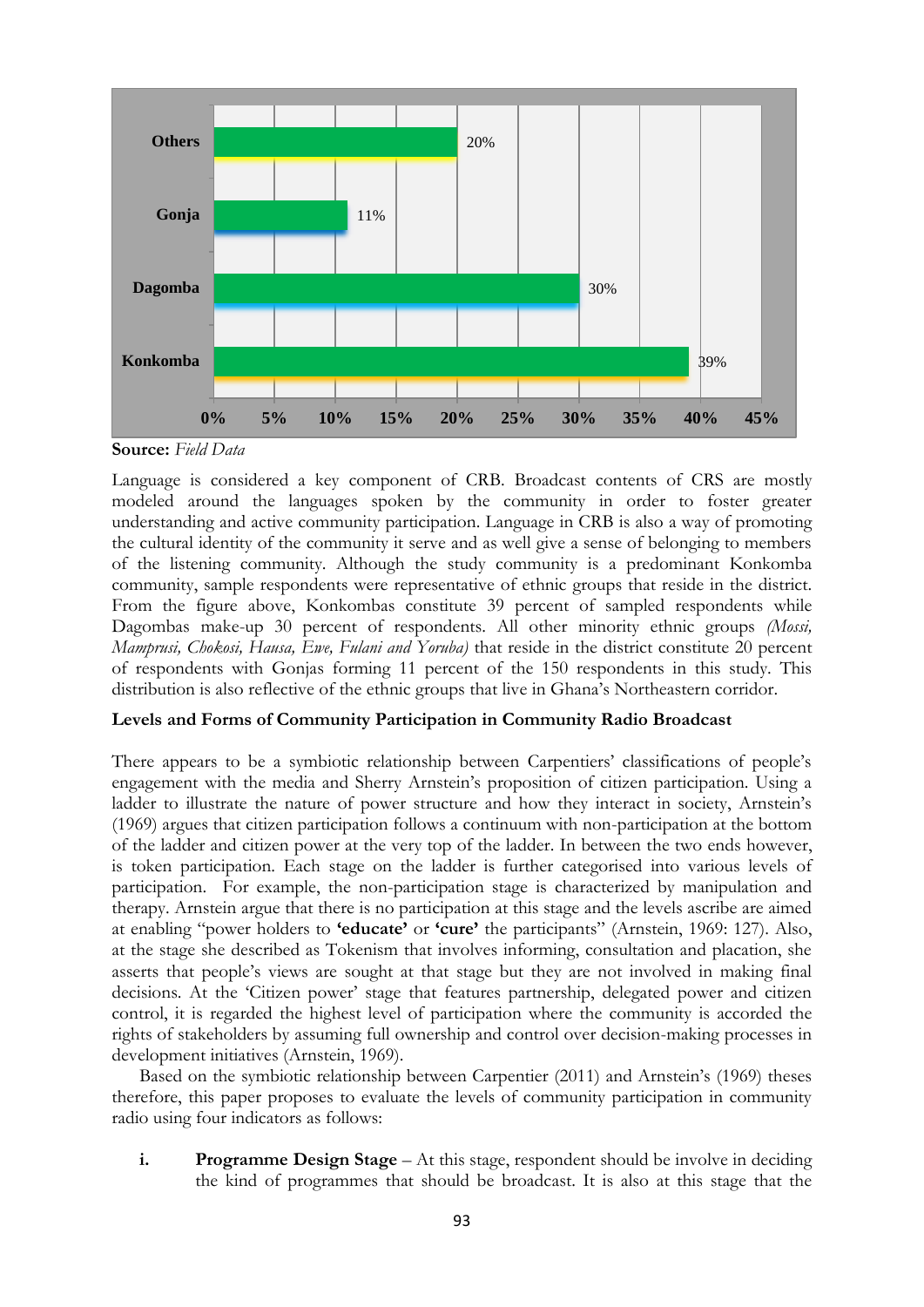planning of the entire broadcasting structure revolves. The kinds of programmes to air and at what time, in which language and the mechanism to use.

- **ii. Programme Production Stage** In this stage, respondent should be involved in the actual production of the broadcast messages. It involves even programme recording on the field or in the studio.
- **iii. Programme Listening Stage** For this stage, respondent should be actively involved in not only listening to broadcast messages but participate through calls or as part of a radio listener group that discusses topics raised during broadcast.
- **iv. Programme Financing Stage** This stage involves sponsoring of broadcast programmes, placing advertisement and or announcements, paying subscription fees (if applicable), voluntary donations and any other contribution in kind (material resource) or cash (money) towards the running of a particular programme or the station in general.



Figure 2: Bar Graph showing the levels of respondents' participation in Radio Gaakii Broadcast

#### **Source:** *Field Data*

It is refreshing to note that, the study discovered a generally higher participation in CRB as 84 percent of sampled respondents in this study disclosed their participation in CRB whereas, 16 percent of respondents do not participate in their CRB.

From figure 2 above however, the data reveals a higher participation of community members at the broadcast listening stage. As high as 57 percent of respondents who participate in CRB do so only at the programme listening stage in the broadcast cycle. Whereas only 8 percent of respondents are involved at the programme financing stage of CRB cycle, 25 percent of respondents participate at the broadcast production stage. 10 percent of respondents are however involved at the programme design stage of the CRB cycle.

The Programs Director of the radio station disclosed in an interview that in deciding on the kind/ type of programmes and to some extent the content of such broadcast, the station first carry-out an audience research to ascertain the needs and concerns of the listening community.

> *"Sometimes, our programmes are informed by the community we serve through an audience-based research. We do ask the people what their expectations are in relation to our radio programmes. Their responses are then used to plan and design the programmes".*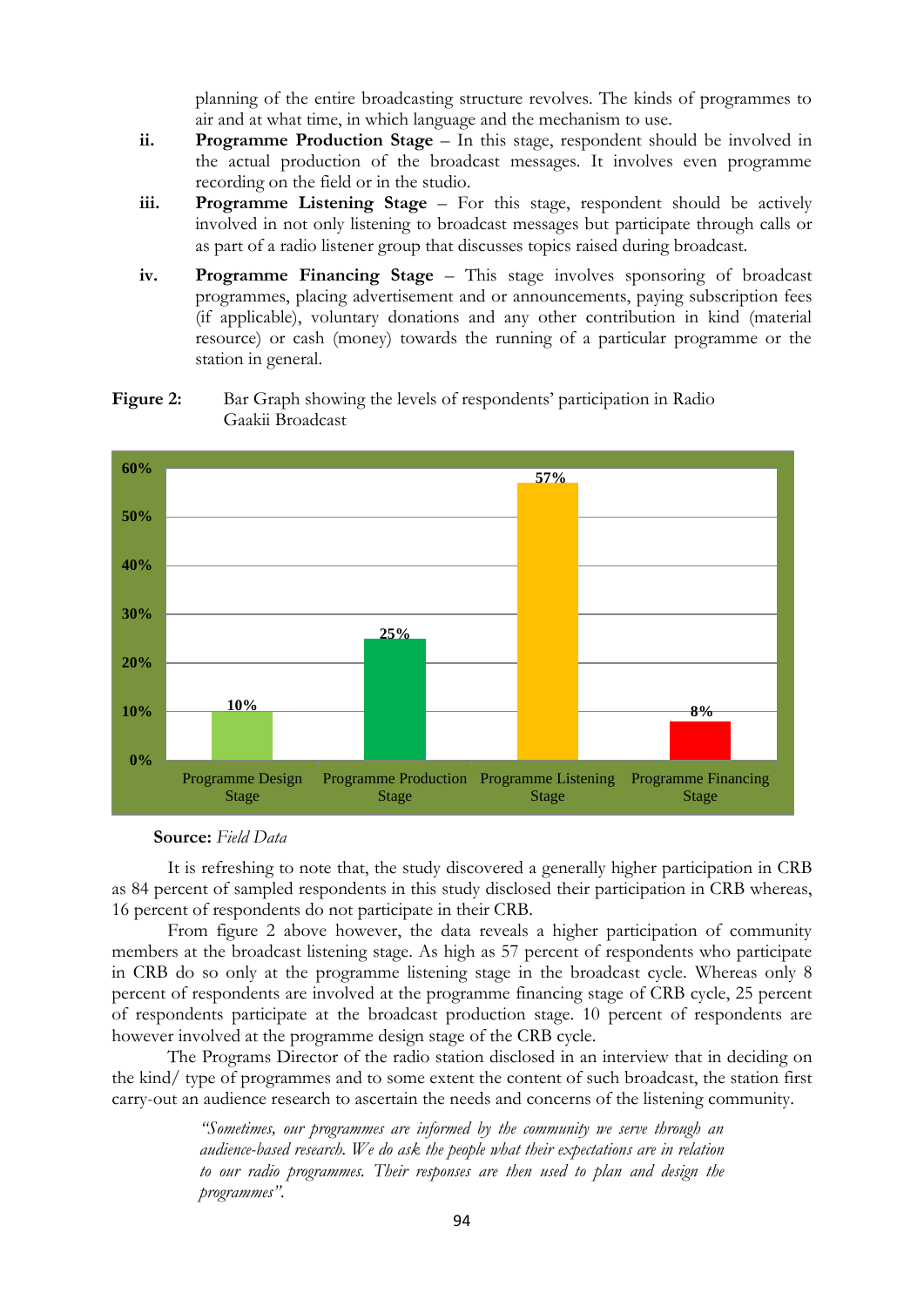He however conceded that this was not done often and was also limited to the district capital to the neglect of other listening communities.

> *"… I must however add that, this is not done routinely. When it is done, the research is often based in the township and does not include the surrounding communities because we do not have the logistics such as means of transport and even recorders to engage so many communities in our research. But all the same, our people can be said to be homogenous in character. The challenges in one community can be found in other surrounding communities".*

The Station Coordinator also disclosed that the station is able to engage a few communities during programme production especially when such programmes are under sponsorship or produced for an interest group such as a non-governmental organisation.

> *"For some of our sponsored programmes that need to be recorded at the field with the community members, we are able to do so. Doing field-based programme production is sometimes costly and needs some good budget-line. But we do not get such sponsorships often. As such, we rely very often on the programme listening stage to estimate the level of community participation in our broadcast since we have call-in sessions in many of our daily broadcast".*

Although the radio station is registered as a community-based radio project licensed under Theovision Radio Network- a church organisation whose mission is to build up communities through effective and desirable programs that empowers its audience to be well informed, the community is not involved in the management of the station in a democratic manner but rather, the church leadership extends an invitation to any person they deem fit to serve on the Community Radio Council. This apparently is the case with CRS established for the community by either Non-governmental organisations or church associations (*see for example* Myers, 2000 and Moemeka, 1981). However, the need for a means of communication in the community should emanate from among the community members themselves. All sources agree that a CRS is one that is owned by the people it serves (Steins, 2002: Fairchild, 2001 and Frazer & Estrada: 2001). This principle implies in foundational terms that the community whose members, motivated by community consciousness and willingness to pool resources, agree that they want their own radio station in order to advance their community should initiate their radio project.

For any community radio project to be effective there should be open access and participation by the community members in the stations' affairs. Access and participation are viewed as allied principles in community-based projects, and these are also crucial pillars of community radio. Access in this regard implies the availability of broadcasting services to all the community members whilst participation implies that the community is actively involved in planning and management, and also provides producers and performers (Fraser, Estrada: 2001, 16).

In an in-depth interview with the Station Coordinator of radio Gaakii, he disclosed that the station has a council with representation from various stakeholders such as traditional leaders, other religious organisations, the youth groups, women groups, traders, farmer-groups and even the district assembly. Regrettably however is the fact that the leadership of the church identifies these representatives and invited to serve on the board.

> *"We have a Community Radio Council with representation from the various stakeholders in our catchment areas. However, it's the church serving as custodian to the radio station that identifies and invites people whom they deem as fit to serve on the council. Even though all those serving on the council are members of our listening communities, they are often not elected or nominated by the groups they supposed to represent. The church also appoints the chairman of the council. As a result of this, there is a huge financial burden on the station as members who serve on the board*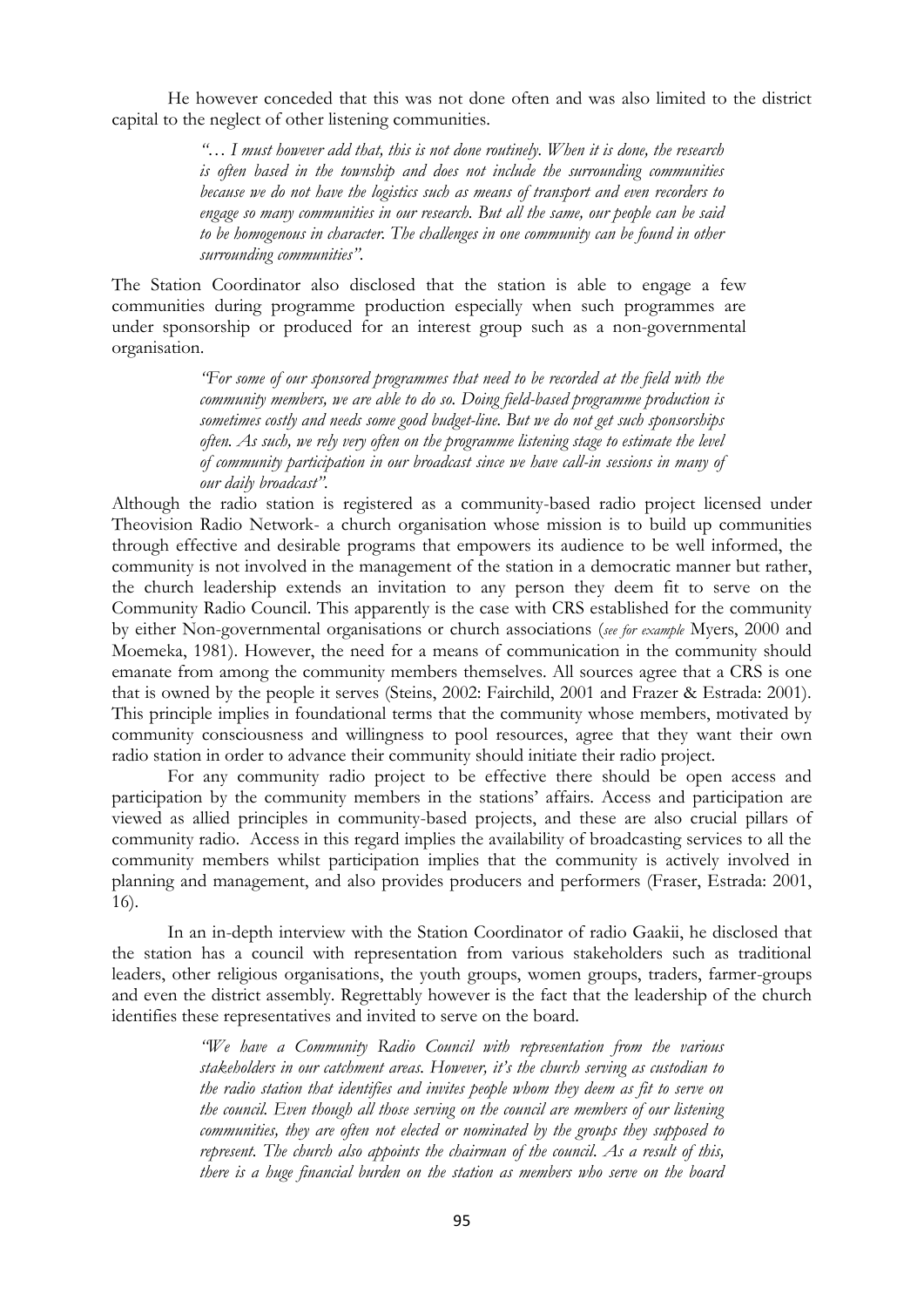*often expect monetary rewards for their services rather than offering it in community service".* 

There is limited interest and/ lack of active community participation in financing and maintaining the radio station. One major factor that often gives raise to this situation in community projects is the apparent lack of a sense of community ownership and control in such projects. Once the community member's interest does not reflect in the project initiation or design, they often view such projects as an imposition or at best, describe it as alien to them and will often trace its source to either an individual or an association. In such instances, the motivation to contribute to its sustainability will be lost.

In the words of the Director of programs at Gaakii, the community's lack of interest in funding the stations' programmes is summarised below:

> *"As for participation in financing, it is a big issue for us. We have tried severally to court community interest in ensuring the sustainability of the station through voluntary funding, contributions and donation but it is not forthcoming. We rely on very limited sponsorships and charges from announcements and advertisements from the community to run the station".*

His view was corroborated by the Station Coordinator during a separate interview.

*"Indeed, it is the initial orientation of the people about this radio station that is now causing these financial challenges to us. Perhaps, we should have involved the community in deciding even where to set-up the station and some other pertinent issues such as defined ownership status, community interest and perhaps, staff recruitment that we did not handle well at the beginning".*



**Figure 3:** Bar Graph showing respondents' form of participation in CRB

# **Source:** *Field Data (2015/2016)*

In terms of the respondents' form of participation in CRB, the study discovered that majority of community members participate through the use of mobile phone during phone-in sessions of broadcast. As much as 53 percent of respondents participate through phone-in during programme listening especially when the programme involves call-in-segments while 15 percent of community members participate in the form of panel members during various broadcast sessions that require discussants. The study also discovered that 21 percent of respondents participate through vox pop with the remaining 11 percent usually engaged as preachers *(Christians and Muslims)*.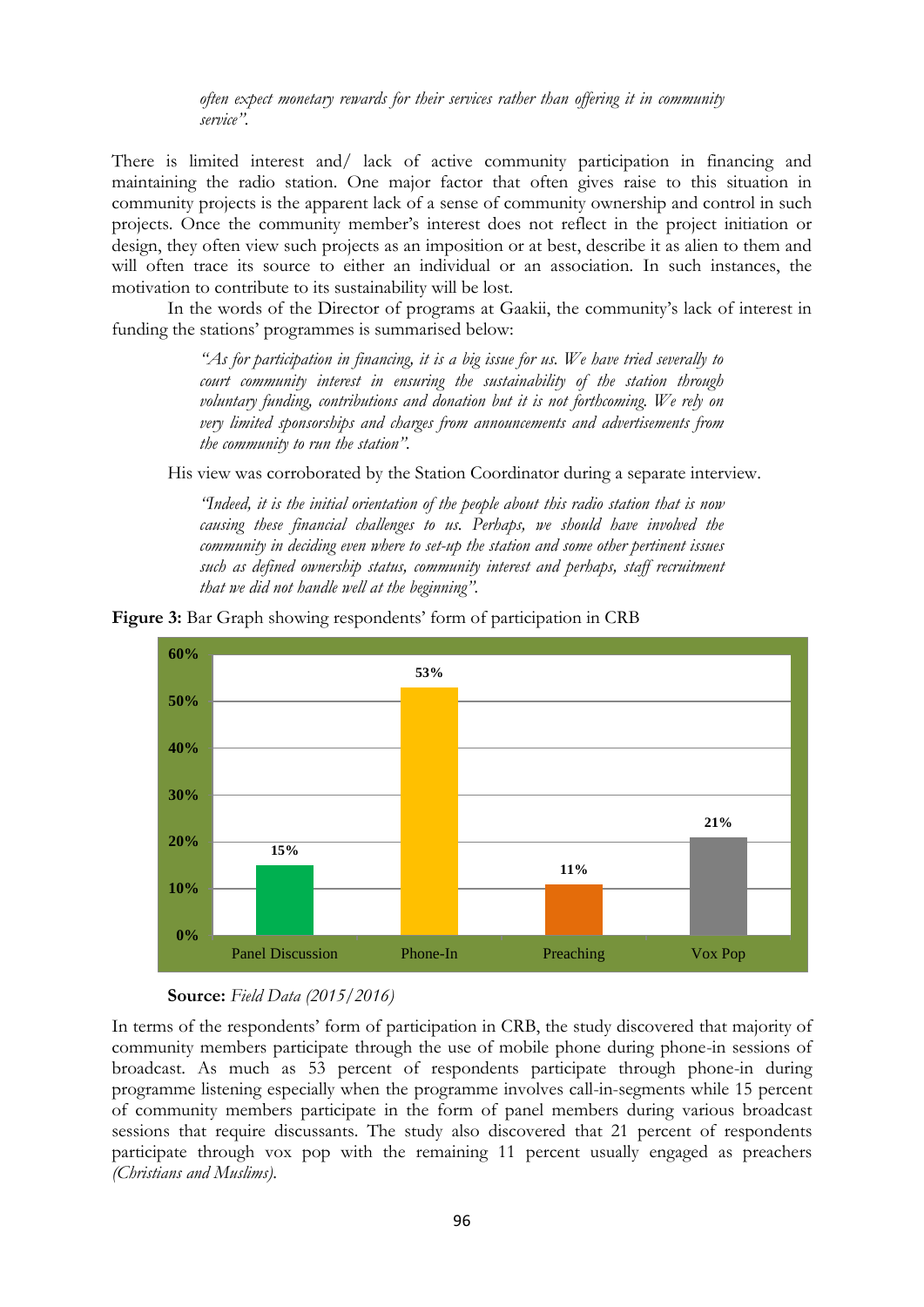During an in-depth interview with the Programs Directors of Radio Gaakii, it was revealed that about 60 percent of the stations programmes have call-in sessions that allow listeners to phone-in and participate:

> *"One of the easiest ways community members participate in our broadcast is through phone-in especially during broadcast. I can say that with about 60 percent of our daily programmes having call-in sessions especially our educational programmes for farmers and the entertainment segments, majority of our listeners are offered the best opportunity to participate. And from my experience here so far, phone-in participation has been encouraging though it might not be as effective as directly engaging them on the field and recording their concerns to be re-broadcast".*

In a similar interview with the Station Coordinator, it was revealed that resource constraints hamper the expansion of community participation beyond the use of mobile phones. He expressed great worry about the fact that the poor farmer who cannot use a mobile phone or does not have enough mobile credit to place a call during broadcast is literally denied his right to participate in discussion and to make his voice heard.

> *"Certainly a lot of people are denied the opportunity to participate in our broadcast not because there are rules barring them from participating but obviously because of the huge barrier created as a result of the lack of resources to operate. If we had resources, our team could create more opportunities to allow for wider and active participation of the community in our broadcast".*

Acknowledging the critical role of community participation in CRB and the need for Radio Gaakii to provide a strong voice for the voiceless, marginalized and socially excluded, the Station Coordinator remarked:

> *"We do it for such programmes that have NGO support- an example is one of our farmers' programme we call SEND-Ghana Fostering Hour. The first 30 minutes of that programme is a live transmission of farmers in a selected community discussing ways of improving their livelihoods strategies while the remaining 30 minutes is devoted to in-studio expert-discussions intertwine with call-ins. It has proved so far to be an effective way of getting the communities to participate in our broadcast"*.

# **Frequency of Community Participation in Community Radio Broadcast**

Available data from this research indicate that the frequency of community participation in CRB is regular only to the extent that daily programme broadcast have call-in sessions. Since the majority of community members participate at the programme listening stage and through call-in sessions, it follows from then that as much as the radio broadcast comes with the opportunity for the listener to call-in and share his/her experience and concerns, participation will always be higher for those who are privileged to own or have access to a mobile phone.

| Frequency of Respondents' | Counts    |            |
|---------------------------|-----------|------------|
| Participation             | Frequency | Percentage |
| Very Often                | 23        | 20         |
| Quite Often               | 43        | 38         |
| Often                     | 25        | 22         |
| Not-Quite-Often           | 14        | 12         |
| Not-Very-Often            | Q         |            |
| Total                     |           |            |

| Table 3: Frequency of respondents' participation in CRB |  |  |  |  |
|---------------------------------------------------------|--|--|--|--|
|---------------------------------------------------------|--|--|--|--|

**Source:** *Field Data*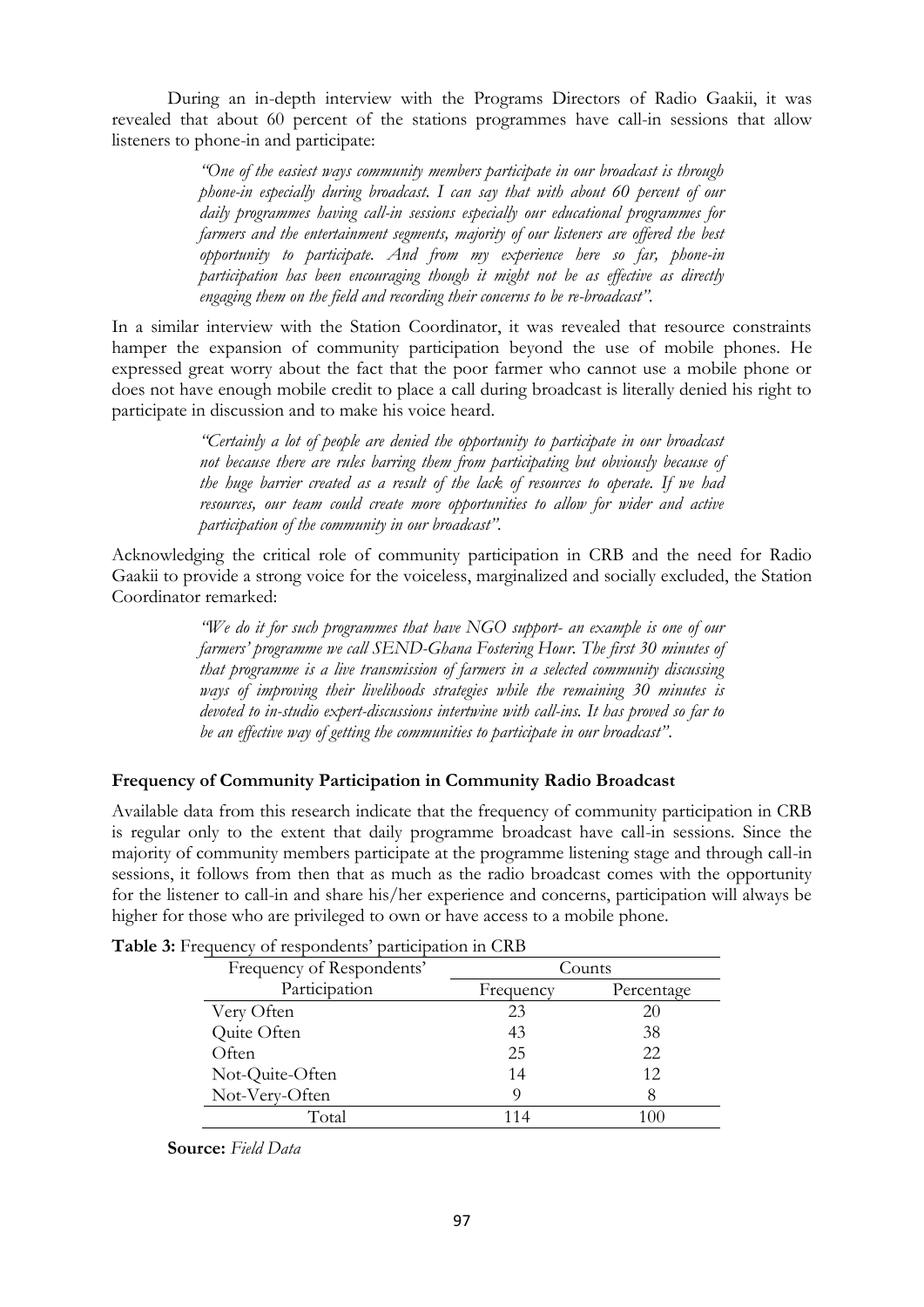Using a likert-scale, the study measured the frequency of participation in CRB. The survey found out that 38 percent of community members 'Quite Often' participate in the stations' broadcast whereas 22 percent 'Often' participate. Again, the study discovered that 20 percent 'Very Often' participate in CRB. The overall effect is that, frequency of community participation in CRB is high at the programme listening stage often through listener call-in segments.

This finding confirms the assertion of the Programs Director that about 60 percent of their station programmes have call-in sessions that allows for participation of the community members during the programme listening stage. The Programs Director also stated that during call-in sessions, the excitement to call is often high especially for farmers and culturally tailored programmes. He asserts:

> *"… during certain programmes where we open the phone-lines for listeners to call in with their contributions, concerns or questions, we are often able to put about 20 to 25 calls through in most call-in sessions that last for about 30 minutes. Sometimes, the phones keep ringing even after the session ends with some people complaining a couple of times of not being able to get through with their calls".*

The Programs Director reveals that the most times they receive the highest calls from listeners are often during education related programmes such as those that borders on farming, health, sanitation, culture and politics. He added that calls coming in during entertainment related programmes such as 'Story-Time (Toeli)' or 'Local Music with Dedications' are often encouraging and spices up the day.

| Table 4: Respondents' level of satisfaction in participating in CRB |           |            |  |
|---------------------------------------------------------------------|-----------|------------|--|
| Respondents' Level of Satisfaction in                               | Counts    |            |  |
| Participating in Gaakii's Programmes                                | Frequency | Percentage |  |
| Very Dissatisfied                                                   | 10        |            |  |
| Quite Dissatisfied                                                  | 37        | 32         |  |
| Quite Satisfied                                                     | 34        | 30         |  |
| Satisfied                                                           | 15        | 13         |  |
| Very Satisfied                                                      | 18        | 16         |  |
| Total                                                               | 114       | 100        |  |

# **Level of Satisfaction of Community Participation in CRB**

# **Source:** *Field Data (2015/2016)*

In the case of respondents' level of satisfaction, a five point Likert-scale was developed to obtain responses from listeners. The ensuing results showed mixed responses as slight majority (32 percent) disclosed they are quite dissatisfied with their level and form of participation in community radio with some 9 percent indicating they are very dissatisfied. Also, 30 percent of listeners indicate they are quite satisfied with their participation in community radio while 16 percent feel very satisfied. The remaining 13 percent however disclosed that they are satisfied with their participation in CRB. The net effect is that, community members who do participate in CRB are generally satisfied at their level and form of participation.

# **Factors Motivating Community Participation in Community Radio Broadcast**

An investigation into the factors that motivate and encourage listeners to participate in CRB discovered that, half (50 percent) of the sampled respondents participate in radio broadcast because it enhances their knowledge. Some respondents in this category revealed that they get to learn new ideas and adopt new innovations and technologies especially in the areas of agriculture, health and most importantly their culture. The remaining 50 percent of respondents disclosed they are often motivated to participate because they get satisfaction *(27 percent of respondents)*, they are empowered *(11 percent of respondents)*, economic benefits such as increase in sales and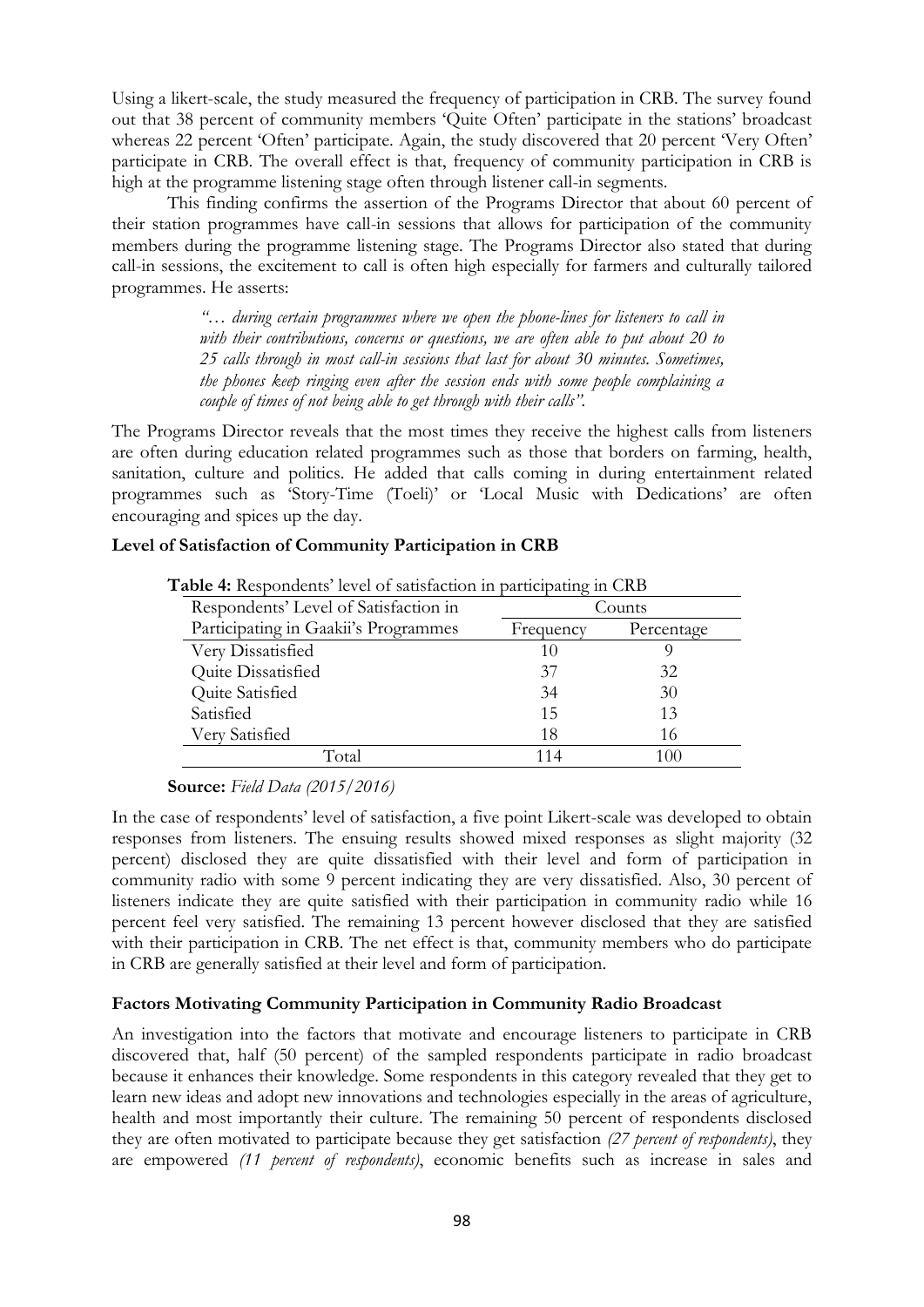allowance in the case of panel discussion (9 percent). The other 3 percent however disclosed other factors of motivation such as gaining popularity. Figure 4 below gives an illustration.



**Figure 4:** Pie Chart showing factors that motive participation in CRB

# **Factors Impeding Community Participation in Community Radio Broadcast**



 **Figure 5:** Bar-Chart showing factors that impedes participation in CRB

**Source:** *Field Data (2015/2016)*

**Source:** *Field Data (2015/2016)*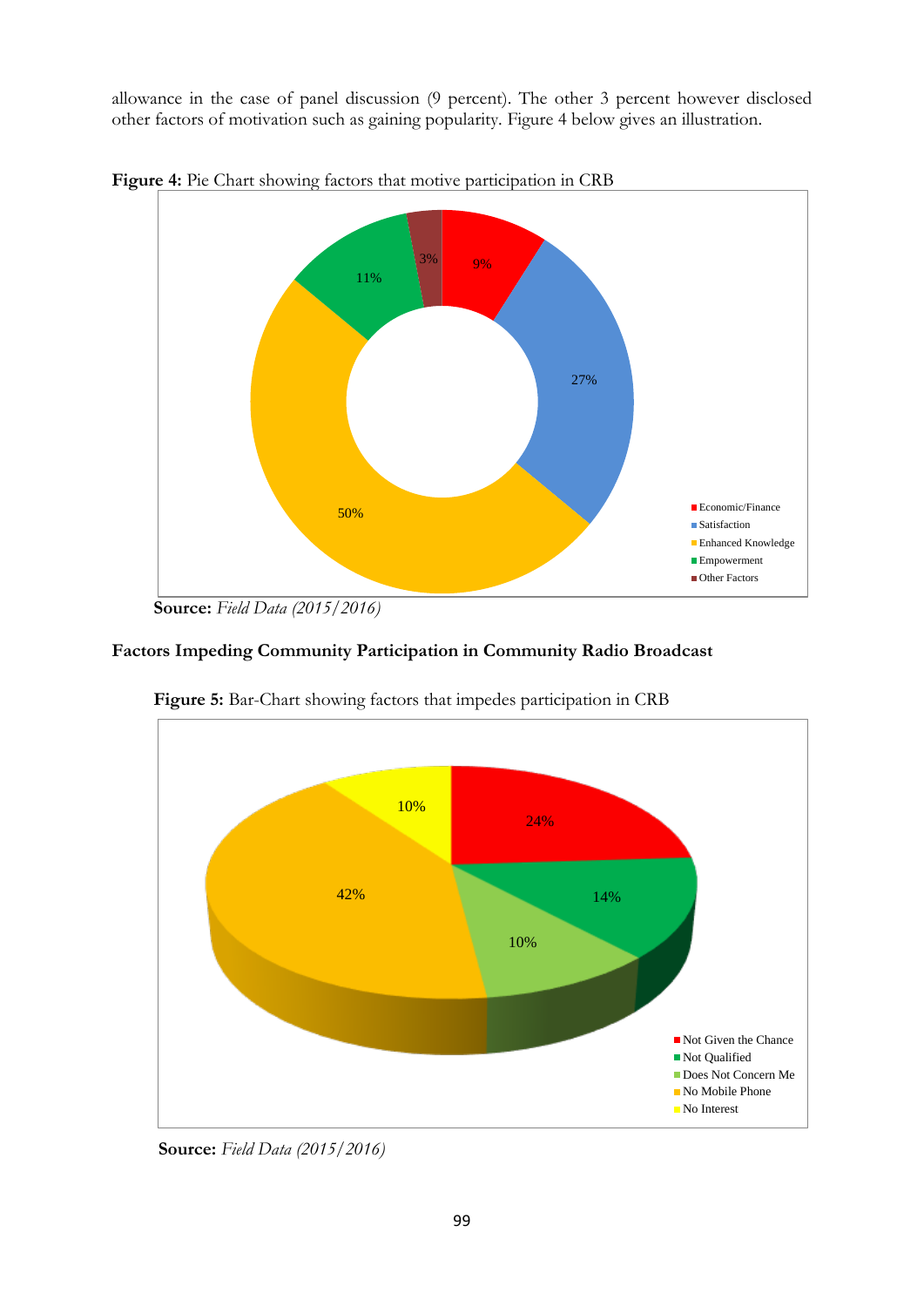The study discovered that 42 percent of respondents' who do not participate in CRB attributes their inability to the lack of mobile phones since call-in sessions are the commonest form one can participate in their CRB. Also, 24 percent of community members who do not participate in the CRB blamed it at the doorstep of the CR management for not providing them the chance to participate. Some of the respondents disclosed how they have severally made efforts to get their calls go through during call-in segments but have never being successful. However, 14 percent holds the notion that they are not qualify to participate in CRB assigning reasons such as illiteracy and inability to use mobile phone with 10 percent each disclosing they have no interest and the programmes does not concern them. Figure 5 above presents in graphics, the results of factors that impede respondents' participation in CRB.

## **Conclusion**

The study has demonstrated that although community participation in the management, governance, programming and financing decisions of Radio Gaakii is limited to the extent that one wonders if the concept of participation is still relevant, the community's participation in CRB in particular is high on the average. The influx of mobile phones in the country has made it much easier for community-based radio listeners to participate in live studio discussions during programme listening. This new mode of participation gives satisfaction to listeners who are often able to follow discussions, contribute ideas, clear their doubts and even send out greetings to family and friends. This practise has enhanced CR listenership status in rural areas of the North and has increased the frequency of participation in community radio broadcasting.

## **Recommendations**

CRS should involve members of the listening communities in its management, governance, programming and financing decisions through democratic processes. The full involvement of the community in these areas will give the community a sense of ownership and control thereby limiting the powers and influence of donors or sponsors in particularly programming decisions.

As a turning point, the current management of Radio Gaakii *(and all other CRS in Ghana)* should endeavour to establish Radio Listening Clubs (RLC's) within their broadcast areas or communities. These RLC's should be empowered through skills development and training, to enable them to scope community challenges, table those challenges for discussions and facilitate effective and efficient discussions on radio platforms in ways that will encourage diverse opinions. It is prudent to also train members of the RLC's on programme production and also enhance and sharpen their fund raising skills so that they can produce programmes and help in mobilizing funding for the running of the station. It is particularly imperative to ensure that these RLC's are based on various interest groups such as farmers, youth, women, artisans, the physically challenged and minority ethnic groups that abound in the broadcasting communities. These people should be given equal access and opportunities to studio equipment and other programming platforms, discussions as well as organized activities.

In CRB, the community remains the focal point. As such, their active participation in all spheres of the station is imperative. It is therefore recommended that the powers of decisionmaking be transferred to the community in situations where such radio stations are established through donor funds. To achieve this, members of the listening community should be sensitized, empowered, encouraged and motivated to volunteer their time, knowledge and skills in support of the operation of the CRS. This will not only reduce the stations' operational cost but would eventually improve on the quality of programmes and services rendered to the community since volunteers would normally be interested in offering services in areas they have competence such as programme production, agricultural extension, public health, education, culture and even common laws. Volunteerism in these areas will gradually strengthen and consolidate the relationship between the CRS and the community while reinforcing community ownership and control by virtue of mutual involvement.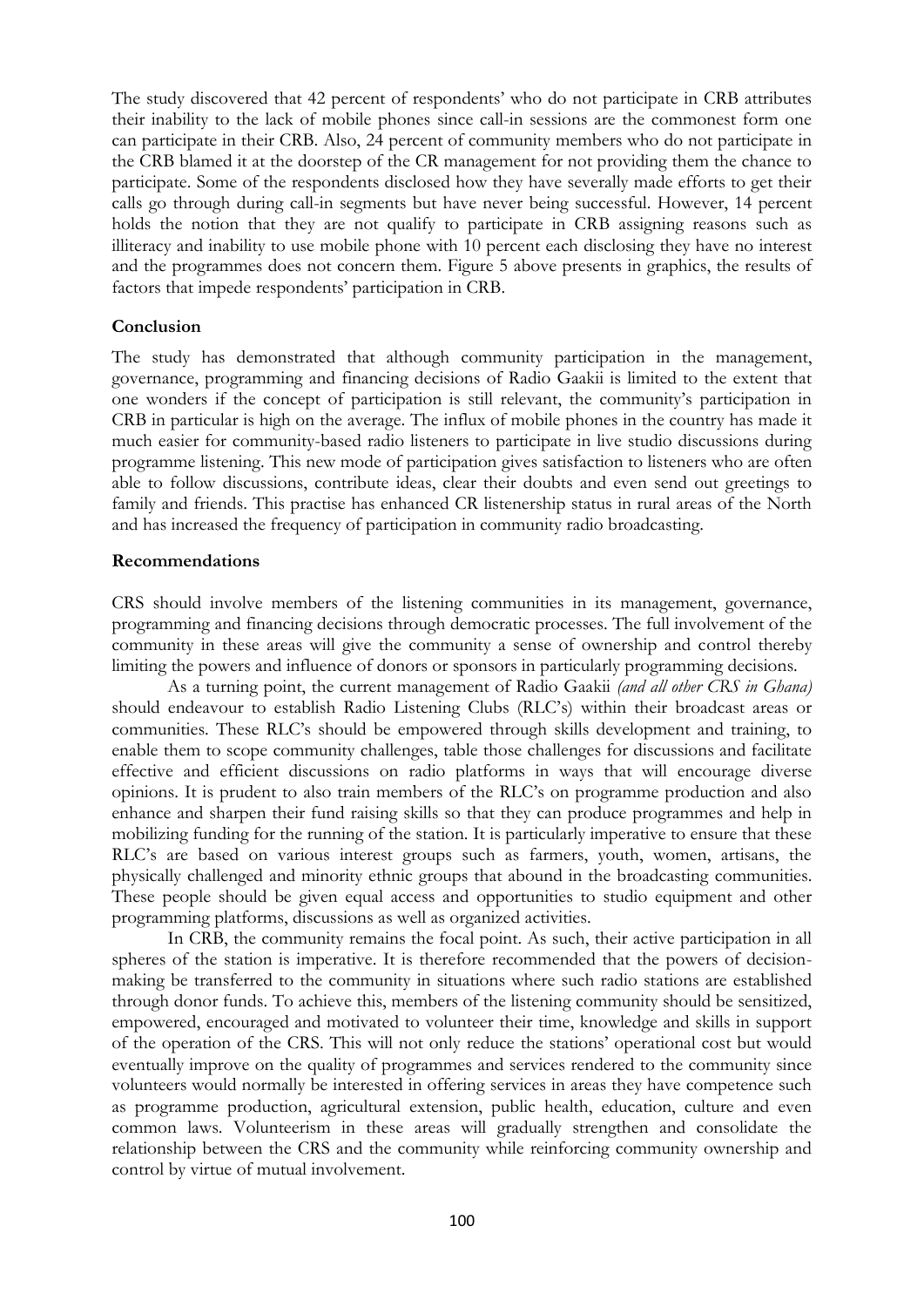## **References**

Alumuku, P.T. (2006). *Community Radio for Development: The World and Africa*. Nairobi: Paulines Publications Africa.

AMARC. (1998). *What is community radio? A resource guide.* Lusaka: AMARC & Panos Publishers.

Ansu-Kyeremeh, K. (1997). *Communication, education and development: exploring an African cultural setting*. Legon, Accra, Ghana Universities Press.

Banda, F. (2003). *Community radio broadcasting in Zambia: A policy perspective*. Unpublished PhD Thesis submitted at the University of South Africa.

Bessette, G. 2004. *Involving the community: a guide to participatory development communication.* Ottawa: South Bound printing.

Bordenave, J. D. (1994). 'Participative communication as a part of building the participative society'. In S. A. White (ed.). *Participatory communication: Working for change and development*. Beverly Hills: Sage, pp. 35-48.

Cadiz, M. 2005. Communication for empowerment: the practice of Participatory communication in development, in *Media and global change*: rethinking communication for development. Edited by Hemer, O & Tufte, T. California: Thomson Learning: 145-158.

Carpentier, N. (2011). 'The concept of participation: If they have access and interact, do they really participate?' *Communication Management Quarterly*, No. 21, pp.13-36.

Egargo, F. N. (2008). *Community Radio Broadcasting in the Philippines.* Navotas City. National Book Store.

Fairchild, C. (2001). *Community radio and public culture*. New York, Hampton Press.

Fraser, C. & Restrepo-Estrada, S. (2002). *Community Radio for Change and Development*: Thousand Oaks, CA and New Delhi, 1011-6370; Sage.

Freire, P. (1970). *Pedagogy of the Oppressed.* New York: Seabury Press.

Ghana Statistical Service (2013). *2010 Population and Housing Census-Northern Regional Analytical Report;* Accra: Ghana Statistical Service.

Girard, B. (2007). What is Community Media? <http://man.comunica.org/archives/101> Accessed 8 May 2015.

Howley, K. (ed.). (2010). *Understanding community media*. Thousand Oaks: Sage.

Jallov, B. (2012). *Radio Empowerment: Voices of Building a community.* Krogegaard, Gudhjemvej 62 DK 3760 Gudhjem, Denmark. Empower house.

Kumekpor, T.K.B (2002). *Research methods and techniques of social research*. Sonlife and Services, Accra, Ghana.

Leeuwis, C. 2000. Reconceptualising participation for sustainable rural development: towards a negotiation approach. *Development and change*. (31): 931-959. Blackwell Publisher.

Lennie, J. and Tacchi, J. (2013). *Evaluating communication for development: A framework for social change*. Oxon: Routledge.

Librero, F. 2004. Community broadcasting concept and practice in the Philippines. Eastern Universities Press. Singapore